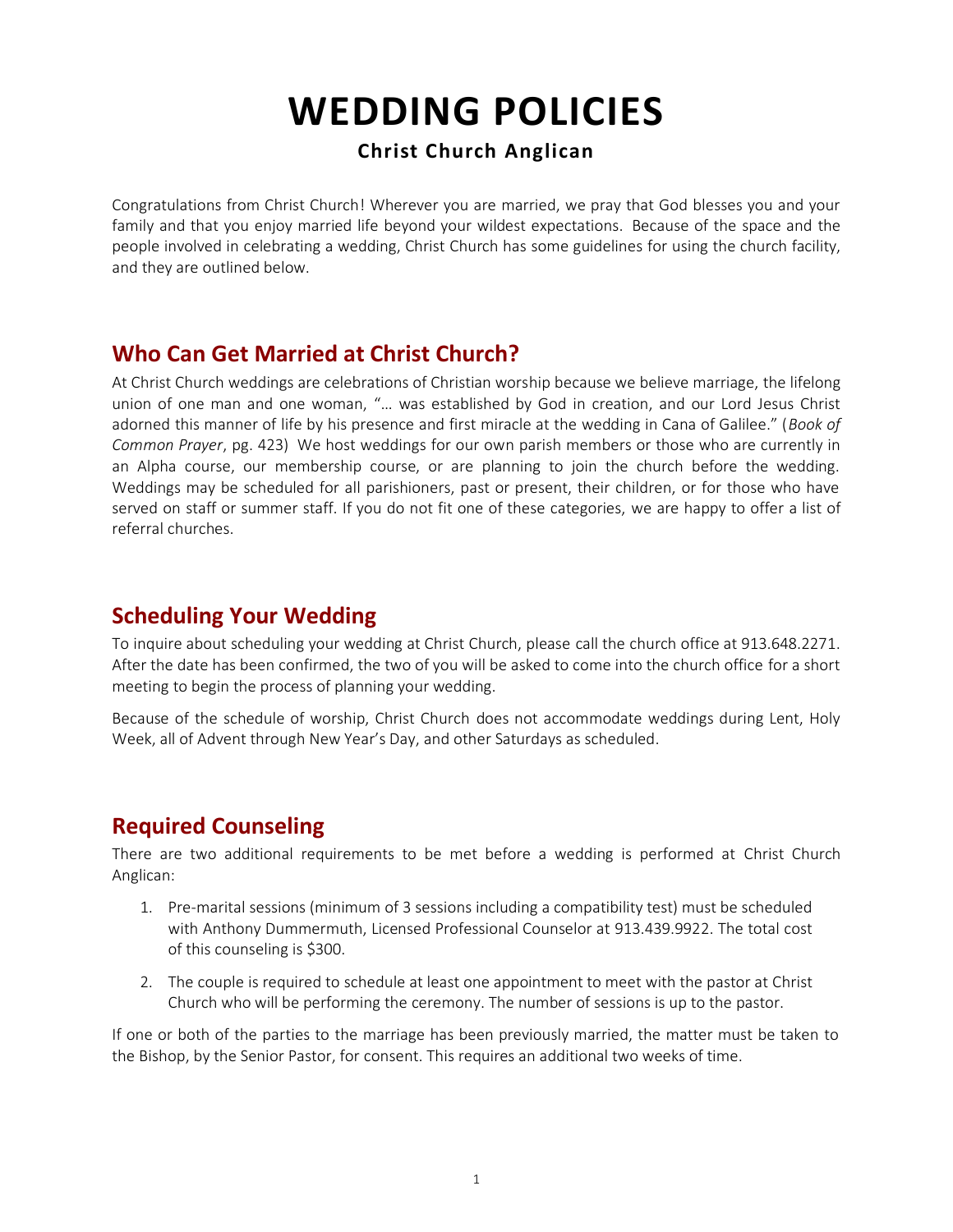### **WEDDING FEES**

#### **Building Usage & Fees**

Fees are used to cover custodial services, Wedding Coordinator, media services, utilities, etc.

| <b>NAVE</b> (max capacity 300)                                                                                     | S650             |
|--------------------------------------------------------------------------------------------------------------------|------------------|
| <b>CHAPEL</b> (max capacity 25)                                                                                    | S425             |
| Suggested Honorarium for Presiding Clergy<br>(This is a separate check payable to the pastor's Discretionary Fund) | S <sub>200</sub> |

Because of our worship schedule and ministry calendar, we do not accommodate wedding receptions at Christ Church.

| <b>Music Expenses (couple pays directly to musicians)</b>               |          |
|-------------------------------------------------------------------------|----------|
| Service Accompanist / Organ or Piano  OR  Worship Leader                | \$250    |
| Solo Vocalist                                                           | \$150/ea |
| Worship Band Musicians (contact Micah Huebner – micahhuebner@gmail.com) | \$150/ea |

- ⬧ Couples are to make separate arrangements for flowers, guest book, photographer, videographer, and musicians – and pay for them directly.
- ⬧ In addition to the Clergy who officiate at the wedding, one or more members of the Altar Guild will be present to ensure that the service goes smoothly.
- Wedding fees are to be paid to the church office by the end of the last business day before your wedding. An invoice will be sent to you 30 days prior to your ceremony. Please make checks payable to Christ Church Anglican. Office hours are 9am-4pm, Monday thru Thursday, and 9am-2pm on Friday.
- ⬧ Rates subject to change without notice.

### **The Service**

The liturgy or order of service for all weddings at Christ Church is from the *Book of Common Prayer* when the ceremony takes place in the Nave or the Chapel. It is appropriate, but not mandatory, for the marriage to be celebrated with the Holy Eucharist (commonly referred to as Holy Communion). When communion is part of the service, all those present are invited to participate in receiving communion with the newly married couple.

Clergy of other denominations may assist in the service at the request of those getting married and at the invitation of the Christ Church clergy staff (often referred to in the ceremony as the *Celebrant*). At least one clergy person from Christ Church is expected to participate in any wedding at Christ Church; this person is responsible for administering the vows and Holy Communion.

The *Book of Common Prayer* encourages couples to select someone special to read the lessons from the Bible. Our lectern (podium) has a microphone so the reader can be heard throughout the church. We will provide these reading scripts in advance so they can be rehearsed. At your initial meeting, you will be provided with a booklet containing suggestions for scripture readings from which you may choose for the ceremony.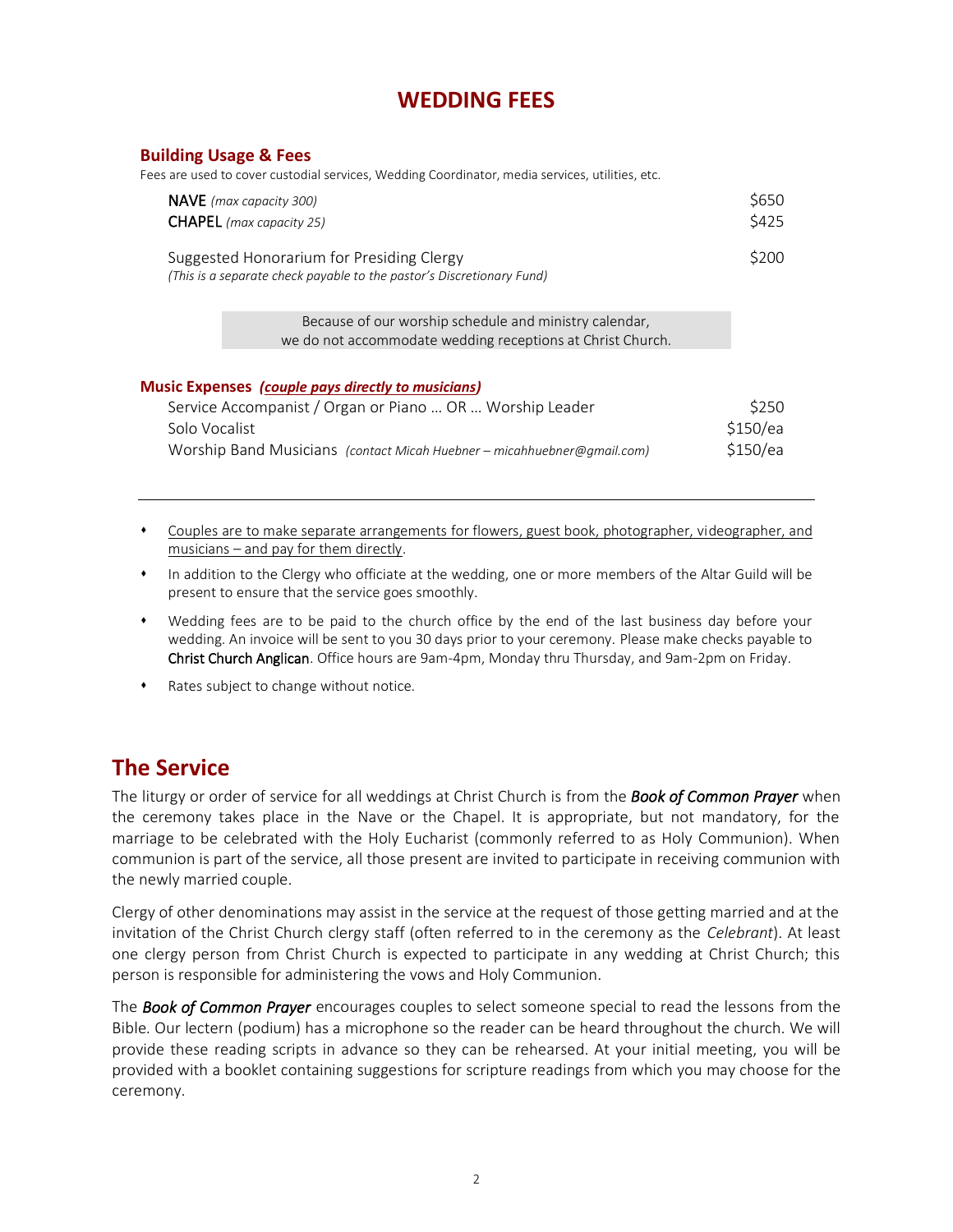### **Music**

Music plays an important part in setting a sacred and uplifting tone for your wedding. At Christ Church we want to help you choose music that is both especially beautiful to you personally yet appropriate to the occasion and setting.

If you choose to have music at your wedding that utilizes the organ in the sanctuary, we recommend that you then contact the preferred organist *at least 8-10 weeks in advance of the wedding date* to review and approve your music selections.

Forms of music that may be used include: hymns sung by the congregation; organ or other instrumental music; sacred song(s) sung by a soloist or a small group. *These songs should be spiritual in nature with a related focus on God's role in forming the union*. Suggested uses of music include: an instrumental work or works at the procession of bridal party and the bride, the lighting of the unity candle (if applicable), the offertory (if applicable), and the departing procession (recessional).

The use of CD/playlist music during the ceremony must be approved by the Media Director. This music may be used only sparingly, if at all.

We strive to be a helpful resource in the planning of your wedding ceremony. If there is any question whether your chosen songs are congruent with prayer or scripture, please ask for guidance through your Wedding Coordinator who will then refer the matter to the appropriate staff person.

### **Flowers / Decorations**

#### ALTAR FLOWERS

- ⬧ We provide vases and vase liners for the altar flowers.
- ⬧ Required dimensions for the altar arrangements are 18" high and 15" across. The liners are 8" wide and 5" deep.
- ⬧ Flowers are to be delivered to the church on the day of the wedding.
- ⬧ Altar flowers must be real and not artificial.
- The flowers on the altar may remain for the Sunday service in thanksgiving for your marriage if you so choose. It will be acknowledged in the service bulletin for that Sunday.

Christ Church provides altar candles for the Nave or Chapel.

White aisle runners may not be used.

Flower pedals or other décor may not be laid or thrown on the tile aisles or floors of the church.

We regret that nothing may be thrown outside the church, including rice and/or birdseed.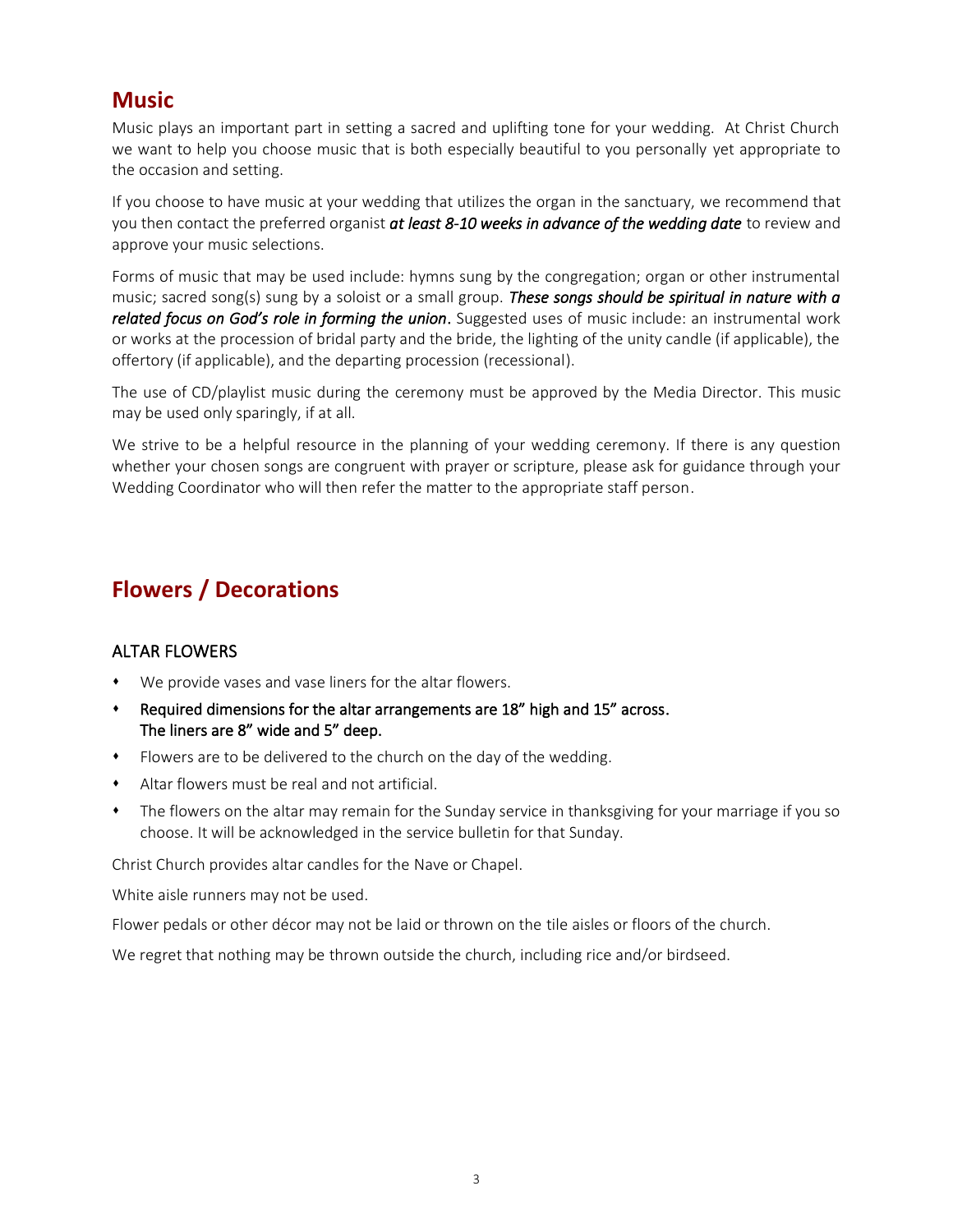### **Photographs / Video**

We strongly suggest that all pictures of the bridal party and the family be taken before the wedding. If desired, pictures of the bride and groom may be taken in the church for a period not to exceed 30 minutes following the ceremony. *During the ceremony, photographs and videos may be taken from preapproved locations only.* The photographer and videographer are to speak to the Wedding Coordinator in advance of the service to receive instructions about permissible locations. After the procession has entered the Nave, no flash equipment may be used during the ceremony as it distracts from the sacredness of the moment.

### **Rehearsal**

The rehearsal normally is scheduled for the day before the service. We ask that all principals involved in the wedding be present and on time. This includes attendants, parents, readers, ushers, and any others directly involved in the service. The rehearsal usually takes only 45-60 minutes.

### **Marriage License**

We would like to complete the Kansas marriage license before your ceremony. Please bring your license and the duplicate copy – along with the mailing envelope – to the church office at least seven (7) days before the rehearsal during normal church office hours (Monday thru Thursday, 9am–4pm and Friday, 9am–2pm). This license is the legal authorization to perform the marriage. After the service, the Wedding Coordinator will mail the signed license to the appropriate county office and return the duplicate copy and remaining paperwork to you.

### **Space**

The sanctuary holds about 350 people (max), and there are 16 complete rows of pews. We provide a dressing area and a bathroom for the bride and her attendants. If needed, we also provide dressing space for the groom and his attendants in the church basement. The bridal party may have access to the east end of the building three (3) hours before the ceremony start time (and no earlier).

Christ Church is not responsible for any lost or stolen articles/personal effects.

There is to be NO SMOKING anywhere inside the building, including the rest rooms.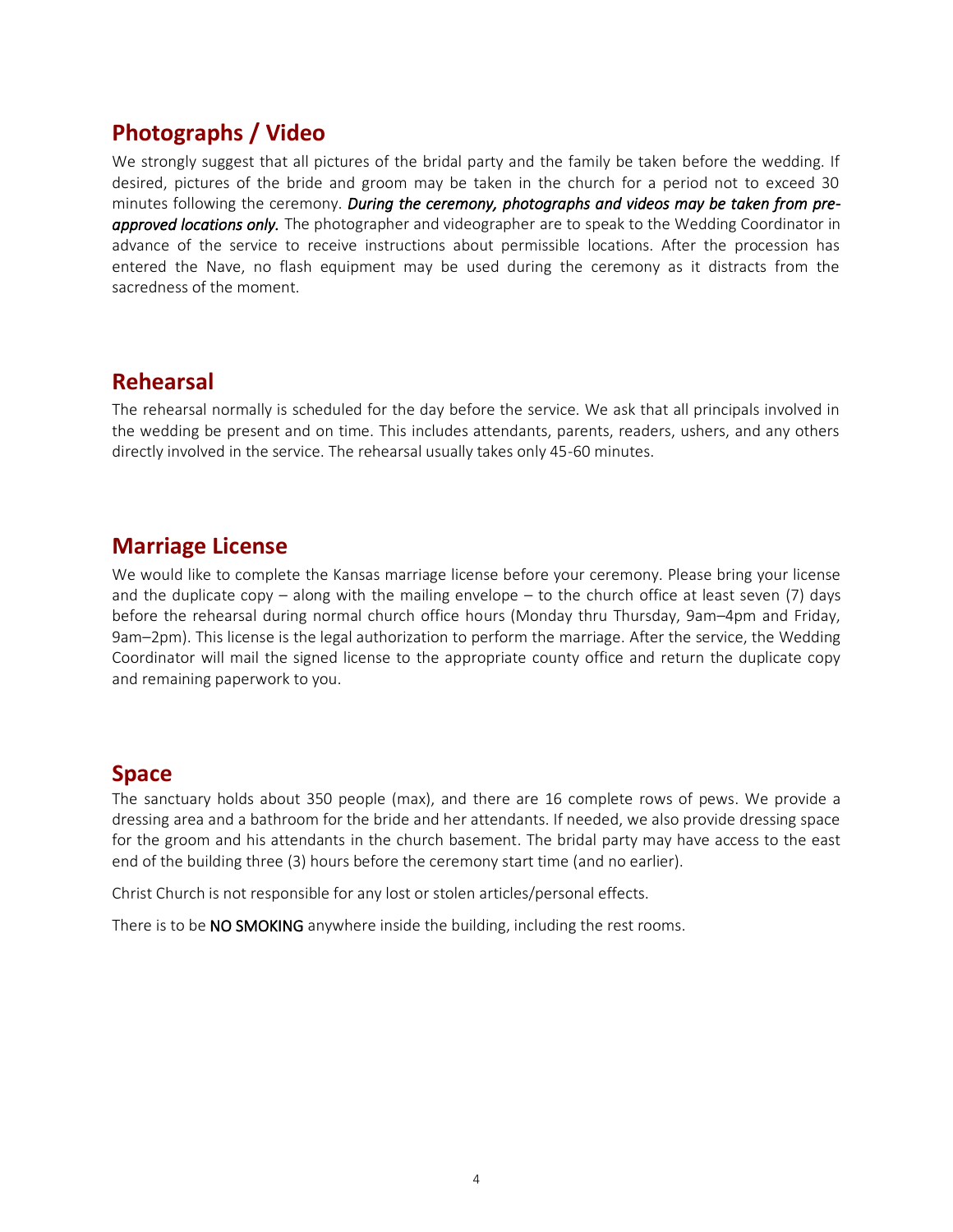### **Who's Who of Participants**

Wedding Coordinator - The Wedding Coordinator will assist you in planning all the details of the wedding ceremony itself. This person will also serve as a liaison between you and the various liturgical personnel at the church and will be present at the rehearsal as well as the day of the wedding. She/he will be on hand to assist the wedding party and families, to instruct the service participants in their roles, serve as the liaison between you and the officiating priest, and will keep your wedding running smoothly and on schedule.

*All of the following individuals will be contacted on your behalf (you are not responsible to arrange their participation):*

Clergy - Clergy will be assigned after your initial meeting with the Service Planning Director. Preferences for the Officiant will be honored where schedules allow.

**Verger** - The Verger serves as the interface between clergy and other ministries during the wedding service. The Verger acts as a silent "master of ceremonies."

Altar Guild Services - The Altar Guild will prepare the sanctuary for the rehearsal and the service, including the placement of candles and the preparation for Communion (when applicable).

Acolytes - Acolytes assist if Communion is to be served at your ceremony. They light the altar candles, lead the procession, help to prepare the table for Holy Eucharist, and assist at Communion. The Acolytes and Verger lead the procession.

Office Staff / Service Programs and Bulletins – Christ Church provides bulletins that contain the service order for the wedding ceremony entitled "The Celebration and Blessing of a Marriage." Customized programs listing your wedding party, service participants, etc., are your responsibility to prepare. Please note that the Wedding Coordinator must proof and approve the customized program before you take it to the printer of your choice. As a general rule, order as many programs as wedding invitations.

Custodial Service - Christ Church-contracted custodians will clean the church Nave and/or Chapel, foyers, and dressing rooms before and after the rehearsal and wedding. Because of our worship schedule and ministry calendar, we cannot accommodate wedding receptions at Christ Church.

Sound/Lighting Technicians – A Media Tech will be available at weddings where there are special requirements for sound to reinforce vocalists or instrumentalists who are performing during your ceremony. Please make these requirements known as soon as possible. No additional sound equipment other than that available in the Nave will be used. Please contact our Media Director with questions.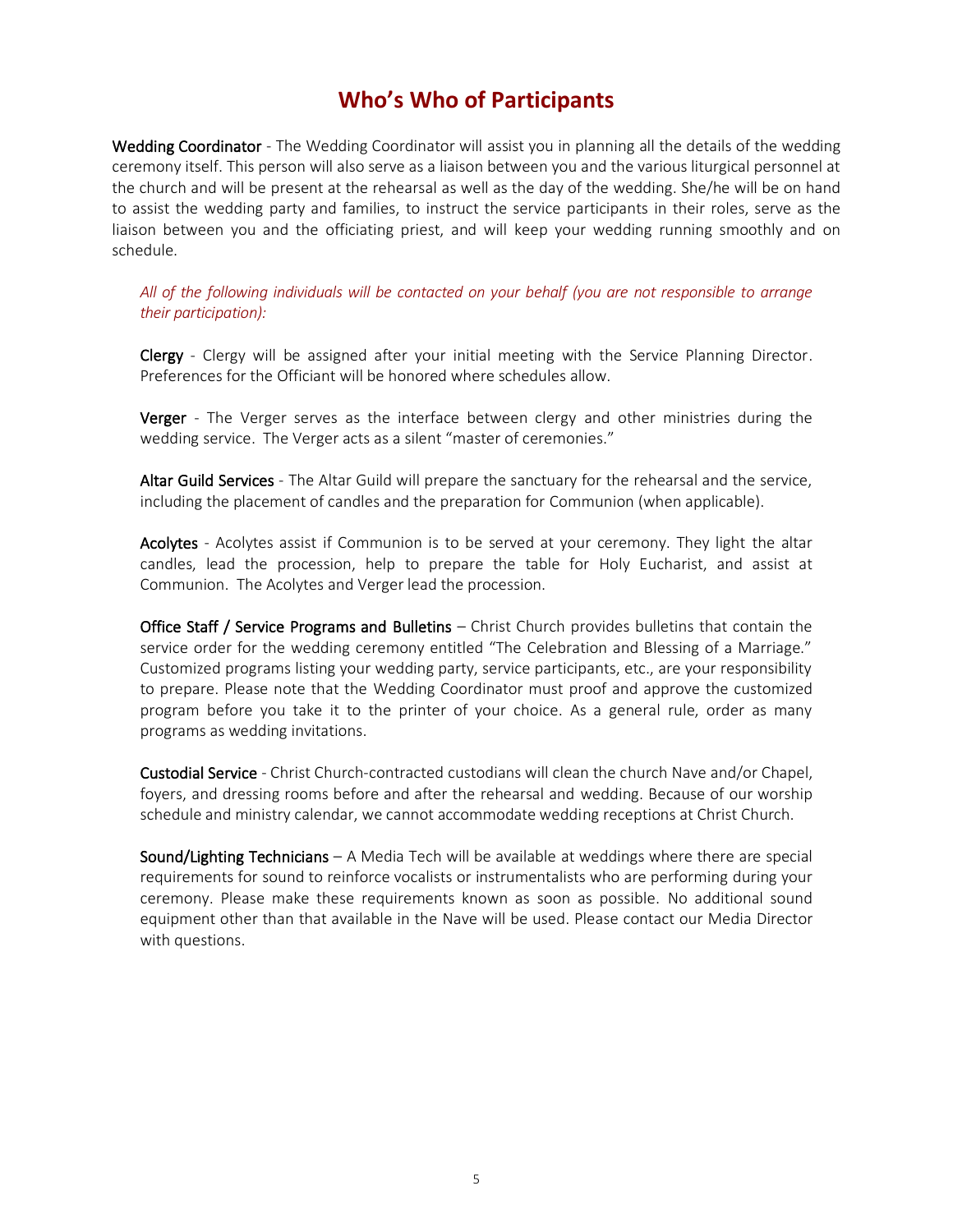## **C O N T A C T I N F O R M A T I O N**

| Senior Pastor [11, 1201] [2010] Patrick Wildman / pgwildman@gmail.com                                 |                                         |
|-------------------------------------------------------------------------------------------------------|-----------------------------------------|
| Lead Pastor / CCM [111] [12] Dean Behrens / deanbehrens@gmail.com                                     |                                         |
| Executive Director [11, 1201] Trish Nelson / patricianelson1@gmail.com                                |                                         |
| Pastor of Community Care [11, 11] Amanda Goin Burgess / amandalgoin@gmail.com                         |                                         |
| Deacons [11] Deacons [11] Deacons [20] Deacons [20] Deacons [20] Mel Clymer / melanieclymer@gmail.com | Beth Dixon / beth.dixon8@gmail.com      |
| Director of Traditional Worship / CCOP [11] [2010] Nicholas Good / nicholasgood.cca@gmail.com         |                                         |
| Director of Contemporary Worship / CCOP  Micah Huebner / micahhuebner@gmail.com                       |                                         |
| Director of Worship / CCM [11] Director Greg Lafollette / lindseyjjones@gmail.com                     |                                         |
| Verger & Acolyte Contact [11, 1201] Wendy Buzzard / wendy buzzard / wendybuzzard@gmail.com            |                                         |
| Media/Technical Services [11, 2011] Media Carson Swisher / carsonswisher@yahoo.com                    |                                         |
| Service Planning Coordinator [111] Service Microsoft Micole Newlan / nnewlancca@gmail.com             |                                         |
| Calendar/Custodial Service/Keys [111] Mary Lou Sewell / marylsewell@gmail.com                         |                                         |
| Wedding Coordinators [11, 1201] Wedding Perrey / lindsay Perrey / lindsayperrey@gmail.com             | Denise Jones / denisejones313@gmail.com |
| Christ Church Accountant [11, 1201] [2010] Kim Dekker / kdekker.cca@gmail.com                         |                                         |
| Licensed Professional Counselor [11, 2010] Anthony Dummermuth / 913.439.9922                          | dummermuth.counseling@gmail.com         |